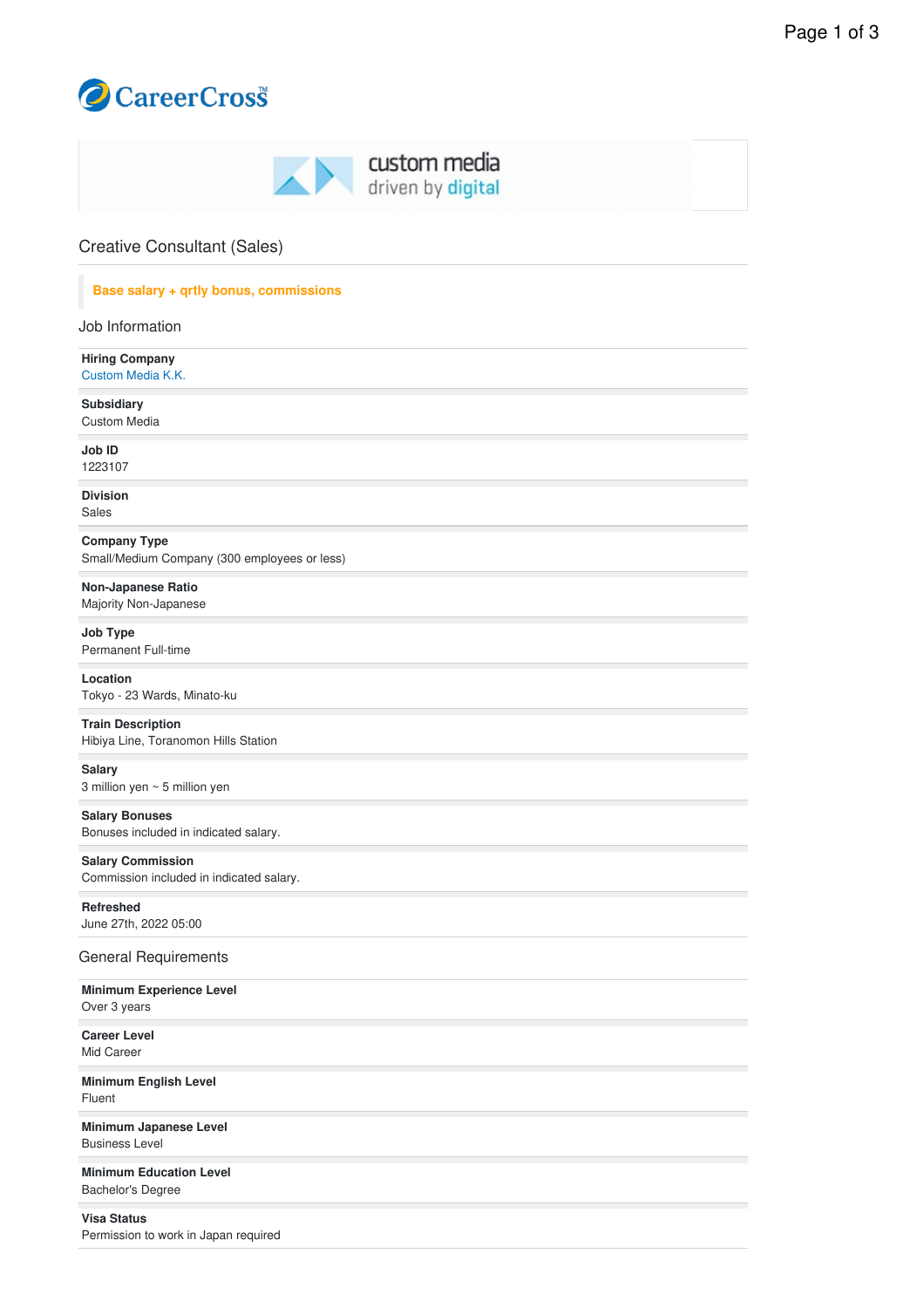# Job Description

Custom Media is an award-winning integrated digital marketing agency based in central Tokyo.

We seek an enthusiastic, ambitious and goal-oriented Creative Consultant (previously "Advertising Sales Executive") with a proven sales track record to join our dynamic business development team.

We offer guaranteed remuneration plus generous bonus and commissions, transport allowance, paid vacations, training and excellent growth opportunities.

## **Responsibility:**

- Sell advertising space for the Tokyo American Club monthly magazines, digital media, and sponsorship opportunities
- Sell full suite of agency services (video, website design and development, media buying, digital marketing) as role matures
- Proactively prospect and contact clients full sales cycle account management from prospecting to after-sales service
- Develop new business strategies and services to meet client's needs with a creative and consultative approach Maintain detailed knowledge of the company's products and services, including event management, website design and development, video production, social media and more
- Stay up to date with local and international marketing trends, and be able to advise clients effectively
- Ensure monthly and quarterly sales targets are met
- Attend and contribute to weekly sales meetings
- Maintain strong relationships with clients and vendors

## **We offer:**

- Professional on-the-job training
- Full exposure to all aspects of the agency business
- Friendly, flexible and comfortable work environment at one of Tokyo's best new shared office spaces (CIC, Toranomon Hills)
- Guaranteed remuneration + quarterly bonuses + commission
- Transport allowance
- Paid vacations

### **Working Hours**

- 9:30am to 6:30pm Monday to Friday
- Work from home and / or office flexibility

Only shortlisted candidates will be contacted for an interview.

No telephone calls, please.

# Required Skills

# **Key Qualifications**

- Bachelors Degree (preferably commerce/marketing/communications)
- **Business level English and Business level Japanese, OR, Native level English**
- Minimum two years proven sales experience
- Ability to work under pressure and achieve sales targets
- Must be highly motivated, enthusiastic and ambitious
- Ability to identify new business and marketing opportunities
- Comfortable meeting with and selling to key decision-makers
- Commercially astute with solutions sales approach rather than product-based approach
- Looking for growth

# Company Description

Custom Media is an award-winning bilingual, digital integrated marketing, content-creation and strategic communications agency in Tokyo.

We provide data-driven, targeted marketing solutions with a solid return-on-investment approach focusing on customer engagement. Our services comprise strategy, creative solution and technology.

We are a diverse team of creative individuals, traversing the ever-evolving digital media landscape to innovate and inspire solutions for our clients to succeed.

### **Vision**

To be the leading bilingual, digital communications agency and content creator for helping global business prosper in Japan